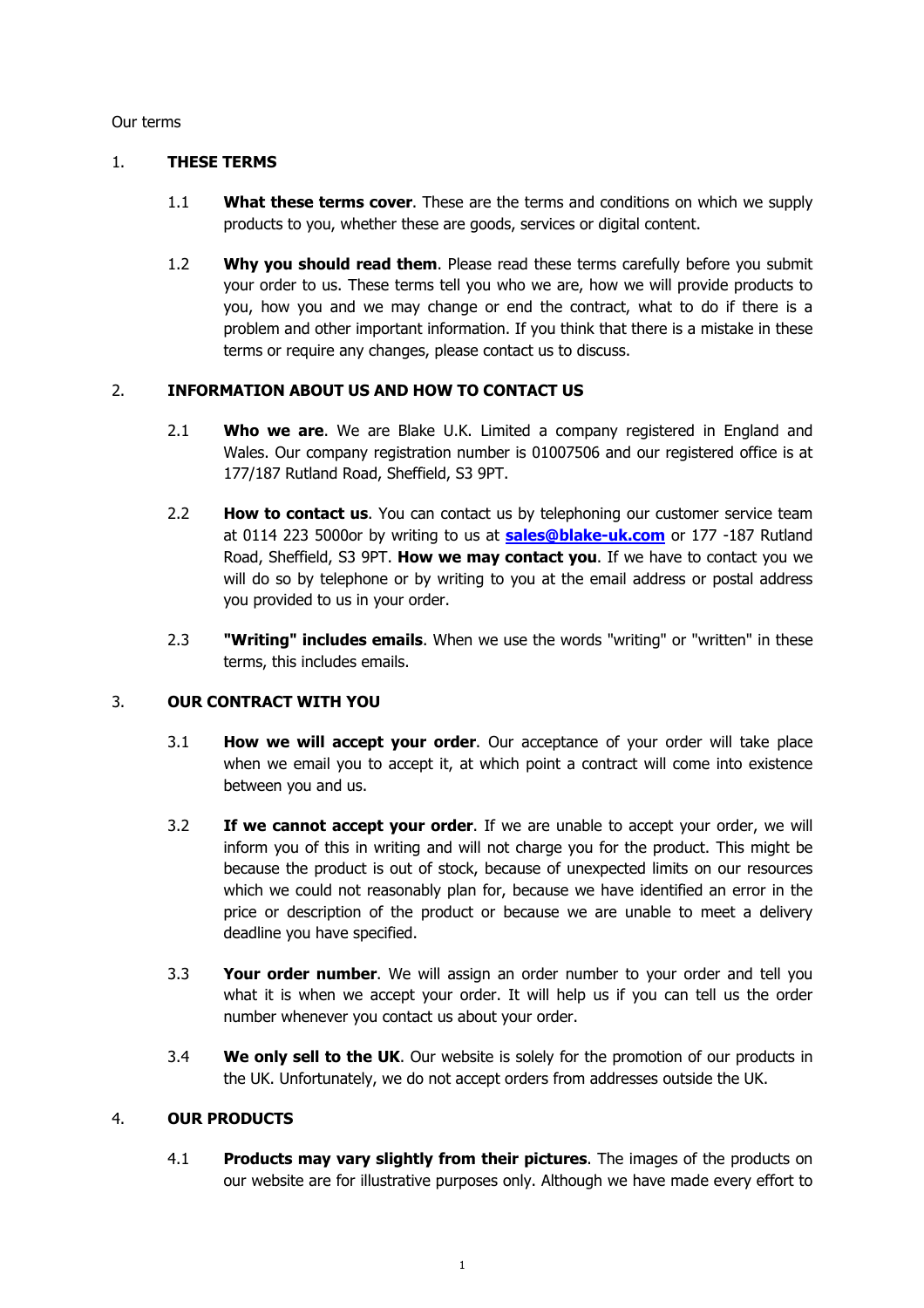display the colours accurately, we cannot guarantee that a device's display of the colours accurately reflects the colour of the products. Your product may vary slightly from those images.

4.2 **Product packaging may vary**. The packaging of the product may vary from that shown in images on our website.

### 5. **YOUR RIGHTS TO MAKE CHANGES**

If you wish to make a change to the product you have ordered, please contact us. We will let you know if the change is possible. If it is possible we will let you know about any changes to the price of the product, the timing of supply or anything else which would be necessary as a result of your requested change and ask you to confirm whether you wish to go ahead with the change. If we cannot make the change or the consequences of making the change are unacceptable to you, you may want to end the contract (see clause 8, Your rights to end the contract).

#### 6. **OUR RIGHTS TO MAKE CHANGES**

- 6.1 **Minor changes to the products**. We may change the product:
	- 6.1.1 to reflect changes in relevant laws and regulatory requirements; and
	- 6.1.2 to implement minor technical adjustments and improvements, for example to address a security threat. These changes will not affect your use of the product

## 7. **PROVIDING THE PRODUCTS**

- 7.1 **Delivery costs**. The costs of delivery will be as displayed to you on our website
- 7.2 **When we will provide the products**. During the order process we will let you know when we will provide the products to you. If the products are ongoing services or subscriptions, we will also tell you during the order process when and how you can end the contract.
	- 7.2.1 **If the products are goods**. If the products are goods we will deliver them to you as soon as reasonably possible and in any event within 30 days after the day on which we accept your order.
	- 7.2.2 **If the products are one-off services**. We will begin the services on the date agreed with you during the order process. The estimated completion date for the services is as told to you during the order process.
	- 7.2.3 **If the products are ongoing services or a subscription to receive goods or digital content**. We will supply the services, goods or digital content to you until either the services are completed or the subscription expires (if applicable) or you end the contract as described in clause 8 or we end the contract by written notice to you as described in clause 10.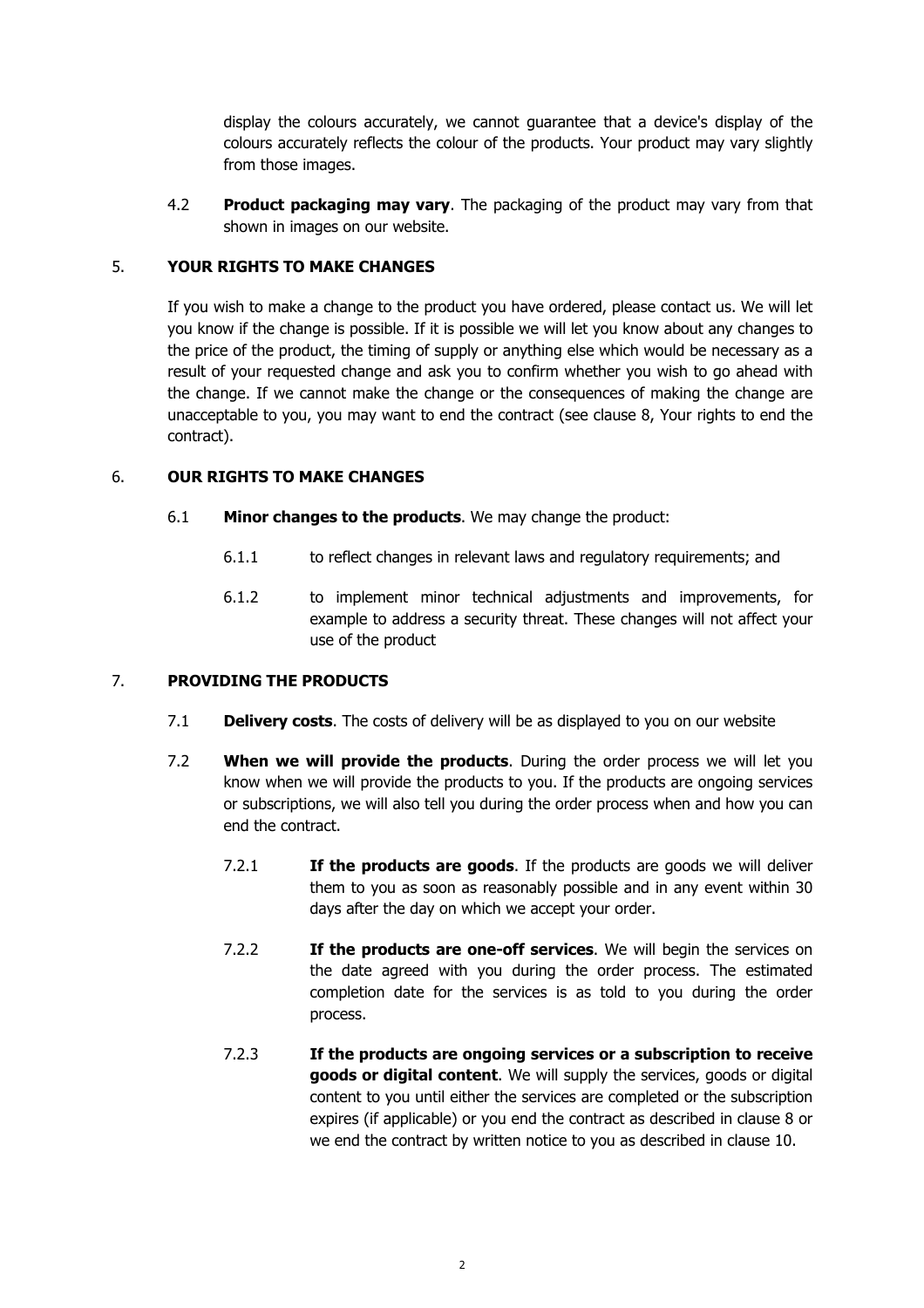- 7.3 **We are not responsible for delays outside our control**. If our supply of the products is delayed by an event outside our control, then we will contact you as soon as possible to let you know and we will take steps to minimise the effect of the delay. Provided we do this we will not be liable for delays caused by the event, but if there is a risk of substantial delay you may contact us to end the contract and receive a refund for any products you have paid for but not received.
- 7.4 **Collection by you**. If you have asked to collect the products from our premises, you can collect them from us at any time during our working hours of 9am to 5pm] on weekdays (excluding public holidays) and Saturdays.
- 7.5 **If you are not at home when the product is delivered**. If no one is available at your address to take delivery and the products cannot be posted through your letterbox, we will leave you a note informing you of how to rearrange delivery or collect the products from a local depot.
- 7.6 **If you do not re-arrange delivery**. If you do not collect the products from us as arranged or if, after a failed delivery to you, you do not re-arrange delivery or collect them from a delivery depot we will contact you for further instructions and may charge you for storage costs and any further delivery costs. If, despite our reasonable efforts, we are unable to contact you or re-arrange delivery or collection we may end the contract and clause 10.2 will apply.
- 7.7 **If you do not allow us access to provide services**. If you do not allow us access to your property to perform the services as arranged (and you do not have a good reason for this) we may charge you additional costs incurred by us as a result. If, despite our reasonable efforts, we are unable to contact you or re-arrange access to your property we may end the contract and clause 10.2 will apply.
- 7.8 **Your legal rights if we deliver goods late**. You have legal rights if we deliver any goods late. If we miss the delivery deadline for any goods then you may treat the contract as at an end straight away if any of the following apply:
	- 7.8.1 we have refused to deliver the goods;
	- 7.8.2 delivery within the delivery deadline was essential (taking into account all the relevant circumstances); or
	- 7.8.3 you told us before we accepted your order that delivery within the delivery deadline was essential.
- 7.9 **Setting a new deadline for delivery**. If you do not wish to treat the contract as at an end straight away, or do not have the right to do so under clause 7.8, you can give us a new deadline for delivery, which must be reasonable, and you can treat the contract as at an end if we do not meet the new deadline.
- 7.10 **Ending the contract for late delivery**. If you do choose to treat the contract as at an end for late delivery under clause 7.8 or clause 7.9, you can cancel your order for any of the goods or reject goods that have been delivered. If you wish, you can reject or cancel the order for some of those goods (not all of them), unless splitting them up would significantly reduce their value. After that we will refund any sums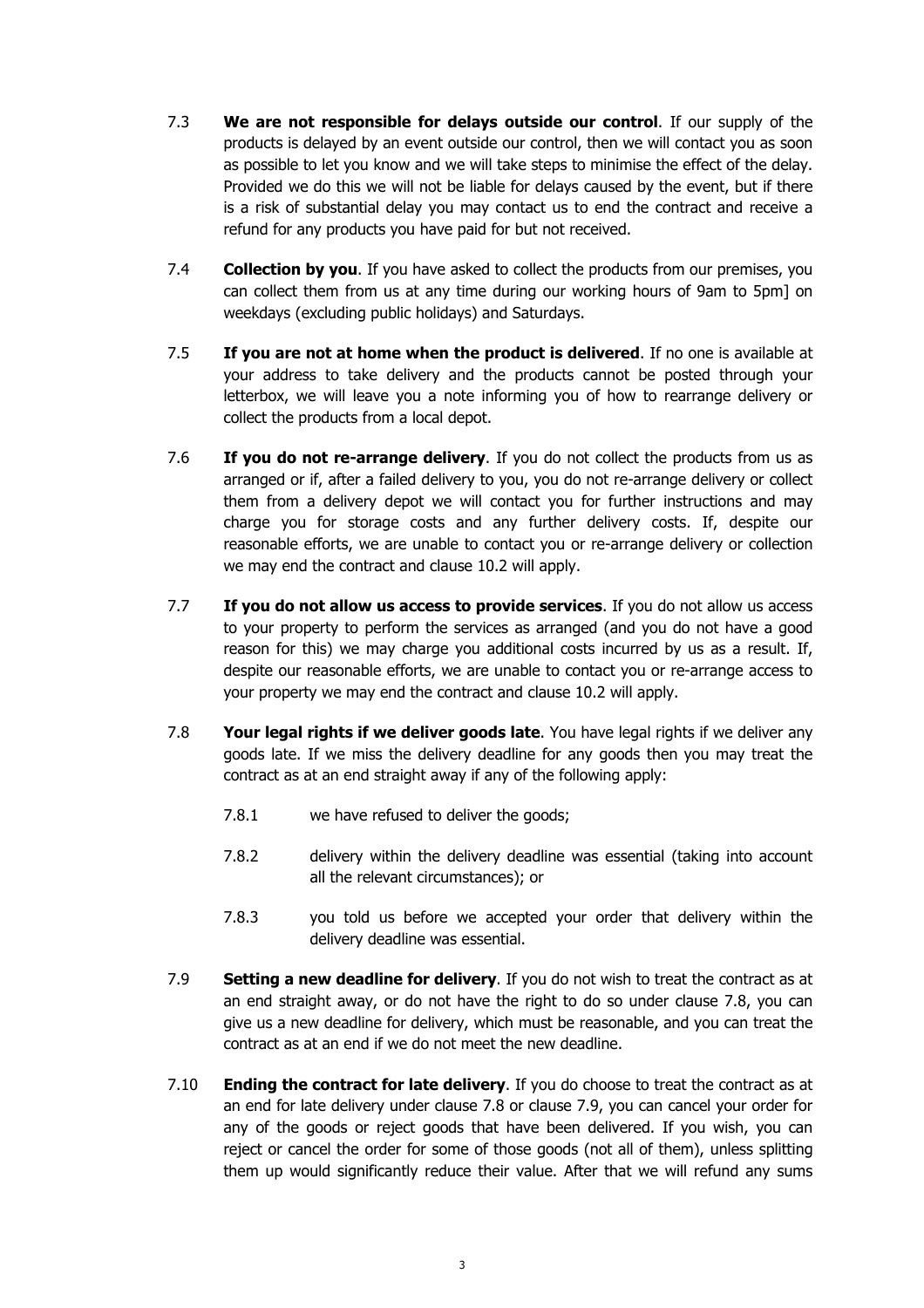you have paid to us for the cancelled goods and their delivery. If the goods have been delivered to you, you must either return them in person to where you bought them, post them back to us or (if they are not suitable for posting) allow us to collect them from you. We will pay the costs of postage or collection. Please call customer services on 0114 223 5000 or email us at sales@blake-uk.com for a return label or to arrange collection.

- 7.11 **When you become responsible for the goods**. A product which is goods will be your responsibility from the time we deliver the product to the address you gave us or you or a carrier organised by you collect it from us.
- 7.12 **When you own goods**. You own a product which is goods once we have received payment in full.
- 7.13 **What will happen if you do not give required information to us**. We may need certain information from you so that we can supply the products to you, for example, provide relevant product details where a specific design is required. If so, this will have been stated in the description of the products on our website. We will contact you in writing to ask for this information. If you do not give us this information within a reasonable time of us asking for it, or if you give us incomplete or incorrect information, we may either end the contract (and clause 10.2 will apply) or make an additional charge of a reasonable sum to compensate us for any extra work that is required as a result. We will not be responsible for supplying the products late or not supplying any part of them if this is caused by you not giving us the information we need within a reasonable time of us asking for it.
- 7.14 **Reasons we may suspend the supply of products to you**. We may have to suspend the supply of a product to:
	- 7.14.1 deal with technical problems or make minor technical changes;
	- 7.14.2 update the product to reflect changes in relevant laws and regulatory requirements;
	- 7.14.3 make changes to the product as requested by you or notified by us to you (see clause 6).
- 7.15 **Your rights if we suspend the supply of products**. We will contact you in advance to tell you we will be suspending supply of the product, unless the problem is urgent or an emergency. If we have to suspend the product for longer than 1 month in any 3-month period, we will adjust the price so that you do not pay for products while they are suspended. You may contact us to end the contract for a product if we suspend it, or tell you we are going to suspend it, in each case for a period of more than 1 month and we will refund any sums you have paid in advance for the product in respect of the period after you end the contract.

#### 8. **YOUR RIGHTS TO END THE CONTRACT**

8.1 **You can always end your contract with us**. Your rights when you end the contract will depend on what you have bought, whether there is anything wrong with it, how we are performing and when you decide to end the contract: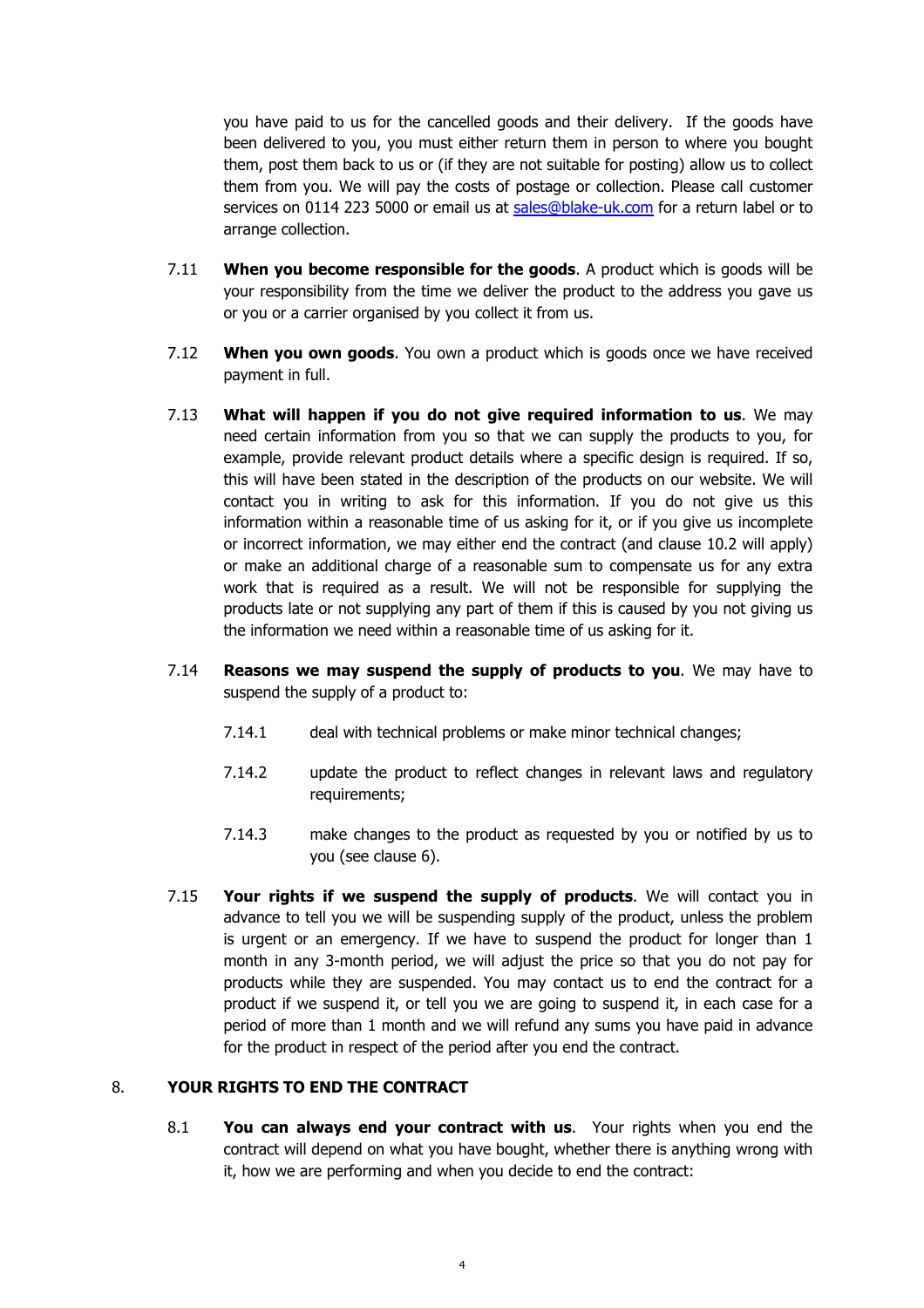- 8.1.1 **If what you have bought is faulty or does not match the description provided on our website you may have a legal right to end the contract** (or to get the product repaired or replaced or a service re-performed or to get some or all of your money back), **see**  clause 11;
- 8.1.2 **If you want to end the contract because of something we have done or have told you we are going to do, see** clause 8.2;
- 8.1.3 **If you have just changed your mind about the product, see**  clause 8.3. You may be able to get a refund if you are within the coolingoff period, but this may be subject to deductions and you will have to pay the costs of return of any goods;
- 8.2 **Ending the contract because of something we have done or are going to do**. If you are ending a contract for a reason set out at (a) to (e) below the contract will end immediately and we will refund you in full for any products which have not been provided and you may also be entitled to compensation. The reasons are:
	- 8.2.1 we have told you about an upcoming change to the product or these terms which you do not agree to;
	- 8.2.2 we have told you about an error in the price or description of the product you have ordered and you do not wish to proceed;
	- 8.2.3 there is a risk that supply of the products may be significantly delayed because of events outside our control;
	- 8.2.4 we have suspended supply of the products for technical reasons, or notify you we are going to suspend them for technical reasons, in each case for a period of more than 1 month; or
	- 8.2.5 you have a legal right to end the contract because of something we have done wrong (including because we have delivered late (see clause 7.8).
- 8.3 **Exercising your right to change your mind (Consumer Contracts Regulations 2013)**. For most products bought online you have a legal right to change your mind within 14 days and receive a refund. These rights, under the Consumer Contracts Regulations 2013, are explained in more detail in these terms.
- 8.4 **Our goodwill guarantee**. Please note, these terms reflect the goodwill guarantee offered by Blake U.K. Limited registered at Companies House with company registration number 010077506 with registered office 177/187 Rutland Road, Sheffield, S3 9PT to its UK customers, which is more generous than your legal rights under the Consumer Contracts Regulations in the ways set out below. This goodwill guarantee does not affect your legal rights in relation to faulty or misdescribed products (see clause 11.2):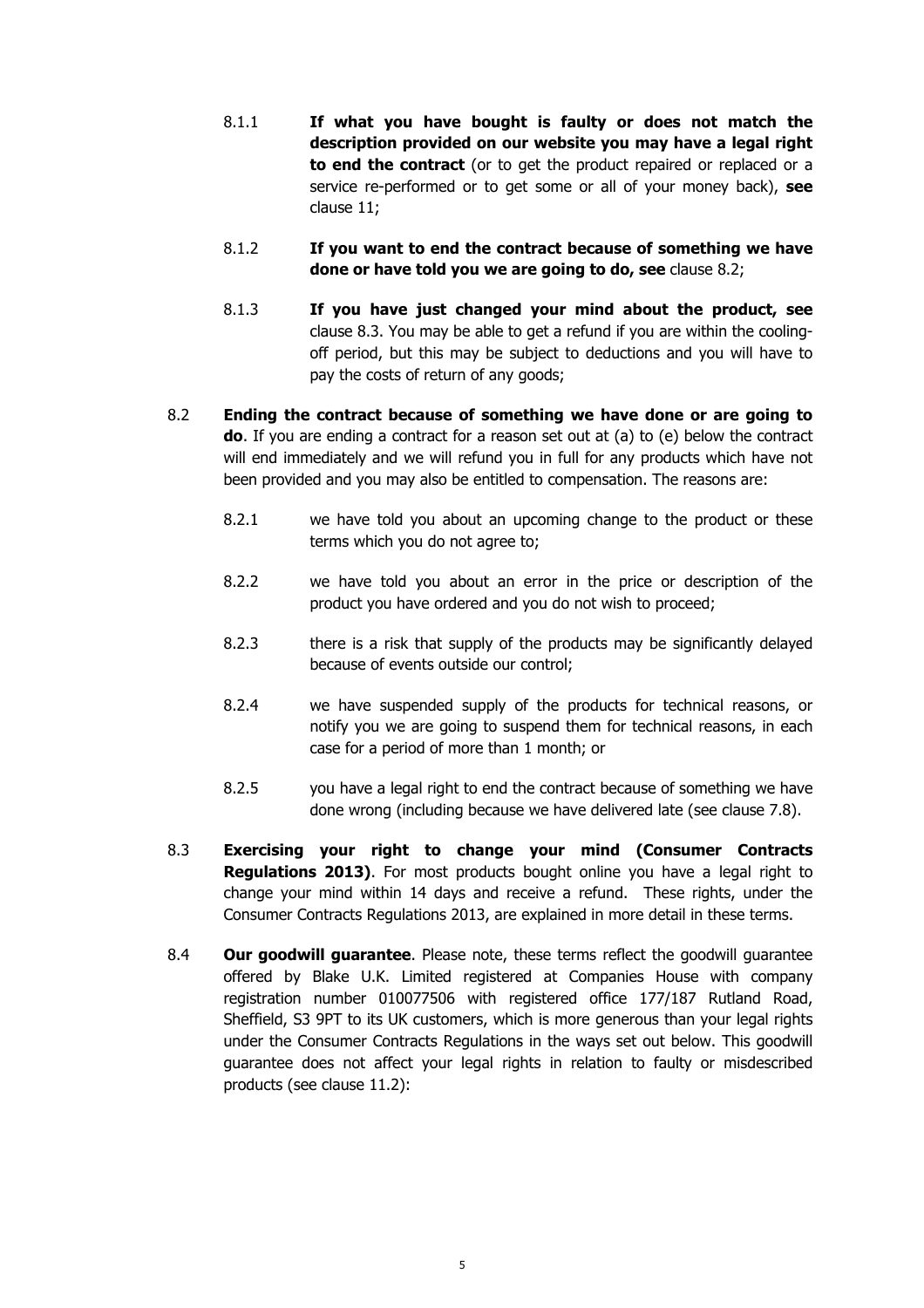| <b>Right under the Consumer Contracts</b><br><b>Regulations 2013</b> | How our goodwill guarantee is more<br>generous |
|----------------------------------------------------------------------|------------------------------------------------|
| 14 day period to change your mind.                                   | 21 day period to change your mind.             |
| Consumer to pay costs of return.                                     | We pay the 50% of the costs of the return.     |

- 8.5 **When you don't have the right to change your mind**. You do not have a right to change your mind in respect of:
	- 8.5.1 digital products after you have started to download or stream these;
	- 8.5.2 services, once these have been completed, even if the cancellation period is still running;
	- 8.5.3 products sealed for health protection or hygiene purposes, once these have been unsealed after you receive them;
	- 8.5.4 sealed audio or sealed video recordings or sealed computer software, once these products are unsealed after you receive them; and
	- 8.5.5 any products which become mixed inseparably with other items after their delivery.
- 8.6 **How long do I have to change my mind?** How long you have depends on what you have ordered and how it is delivered.
	- 8.6.1 **Have you bought services (for example, Specialised Mountings that are manufactured to order after design specification agreement)?** If so, you have 14 days after the day we email you to confirm we accept your order. However, once we have completed the design services you cannot change your mind, even if the period is still running. If you cancel after we have started the services, you must pay us for the services provided up until the time you tell us that you have changed your mind.
	- 8.6.2 **Have you bought standard goods (for example standard items that are not specifically designed or produced to order)?**, if so you have 21 days after the day you (or someone you nominate) receives the goods, **unless**:
		- 8.6.2.1 **Your goods are split into several deliveries over different days**. In this case you have until 14 days after the day you (or someone you nominate) receives the last delivery to change your mind about the goods.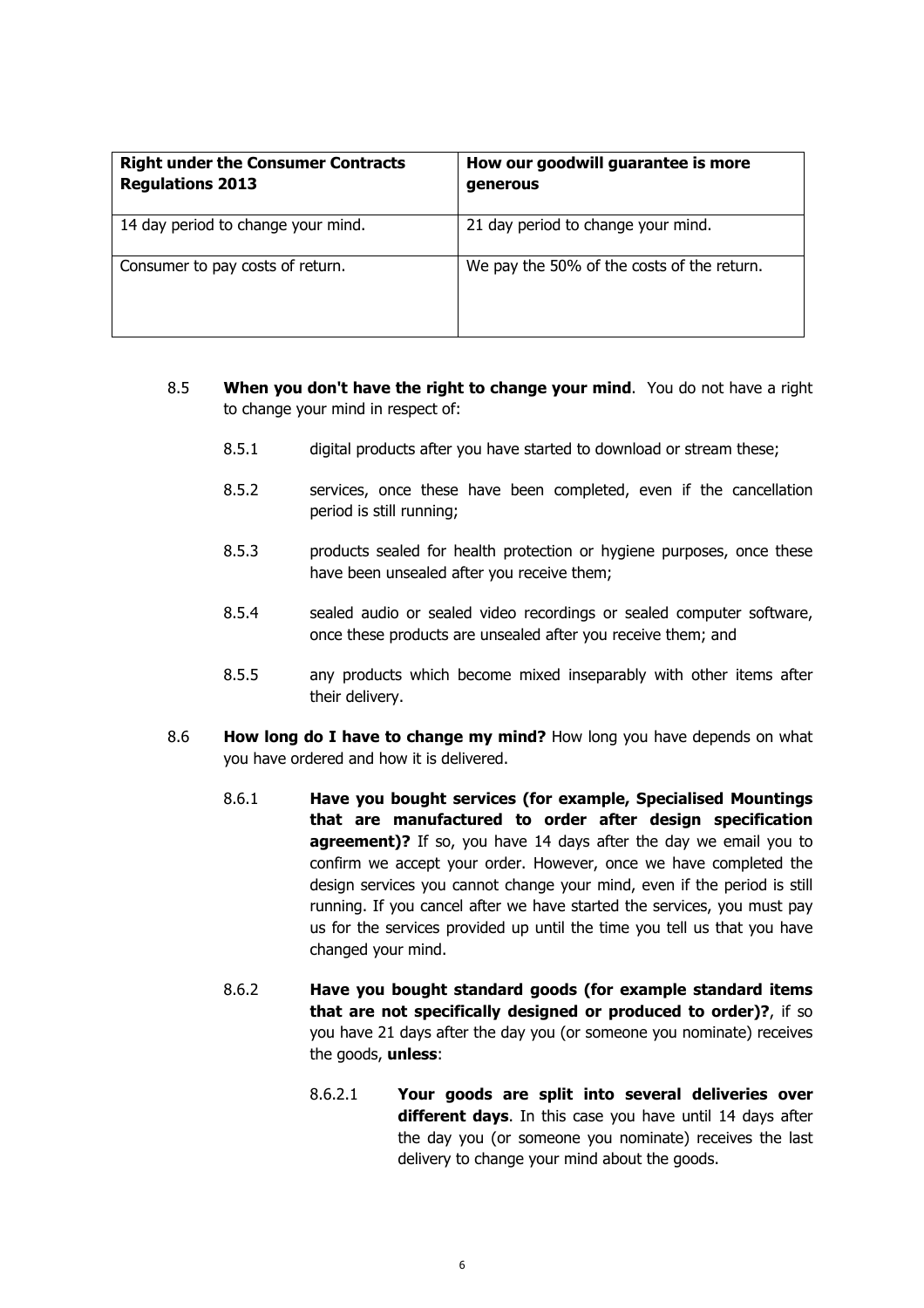- 8.6.2.2 **Your goods are for regular delivery over a set period (for example a requested delivery schedule)**. In this case you have until 21 days after the day you (or someone you nominate) receives the first delivery of the goods.
- 8.7 **Ending the contract where we are not at fault and there is no right to change your mind**. Even if we are not at fault and you do not have a right to change your mind (see clause 8.1), you can still end the contract before it is completed, but you may have to pay us compensation. A contract for goods or digital content is completed when the product is delivered, downloaded or streamed and paid for. A contract for services is completed when we have finished providing the services and you have paid for them. If you want to end a contract before it is completed where we are not at fault and you have not changed your mind, just contact us to let us know. The contract will end immediately and we will refund any sums paid by you for products not provided but we may deduct from that refund (or, if you have not made an advance payment, charge you) reasonable compensation for the net costs we will incur as a result of your ending the contract **OR** a percentage of the price depending on the date on which you end the contract, as compensation for the net costs we will incur as a result of your doing so.

## 9. **HOW TO END THE CONTRACT WITH US (INCLUDING IF YOU HAVE CHANGED YOUR MIND)**

- 9.1 **Tell us you want to end the contract**. To end the contract with us, please let us know by doing one of the following:
	- 9.1.1 **Phone or email**. Call customer services on 0114 223 5000 or email us at sales@blake-uk.com. Please provide your name, home address, details of the order and, where available, your phone number and email address.
	- 9.1.2 **Online**. Complete the form www.blake-uk.com/contact-us on our website. Query whether the customer can login to their online account and cancel an order. 'My account' is referred to on the website
	- 9.1.3 **By post**. Write to us at 177/187 Rutland Road, Sheffield, S3 9PT including details of what you bought, when you ordered or received it and your name and address.
- 9.2 **Returning products after ending the contract**. If you end the contract for any reason after products have been dispatched to you or you have received them, you must return them to us. You must either return the goods in person to where you bought them, post them back to us at 177/187 Rutland Road, Sheffield, S3 9PT or (if they are not suitable for posting) allow us to collect them from you. Please call customer services on 0114 223 5000 or email us at sales@blake-uk.com for a return label or to arrange collection. If you are exercising your right to change your mind you must send off the goods within 14 days of telling us you wish to end the contract.
- 9.3 **When we will pay the costs of return**. We will pay the costs of return: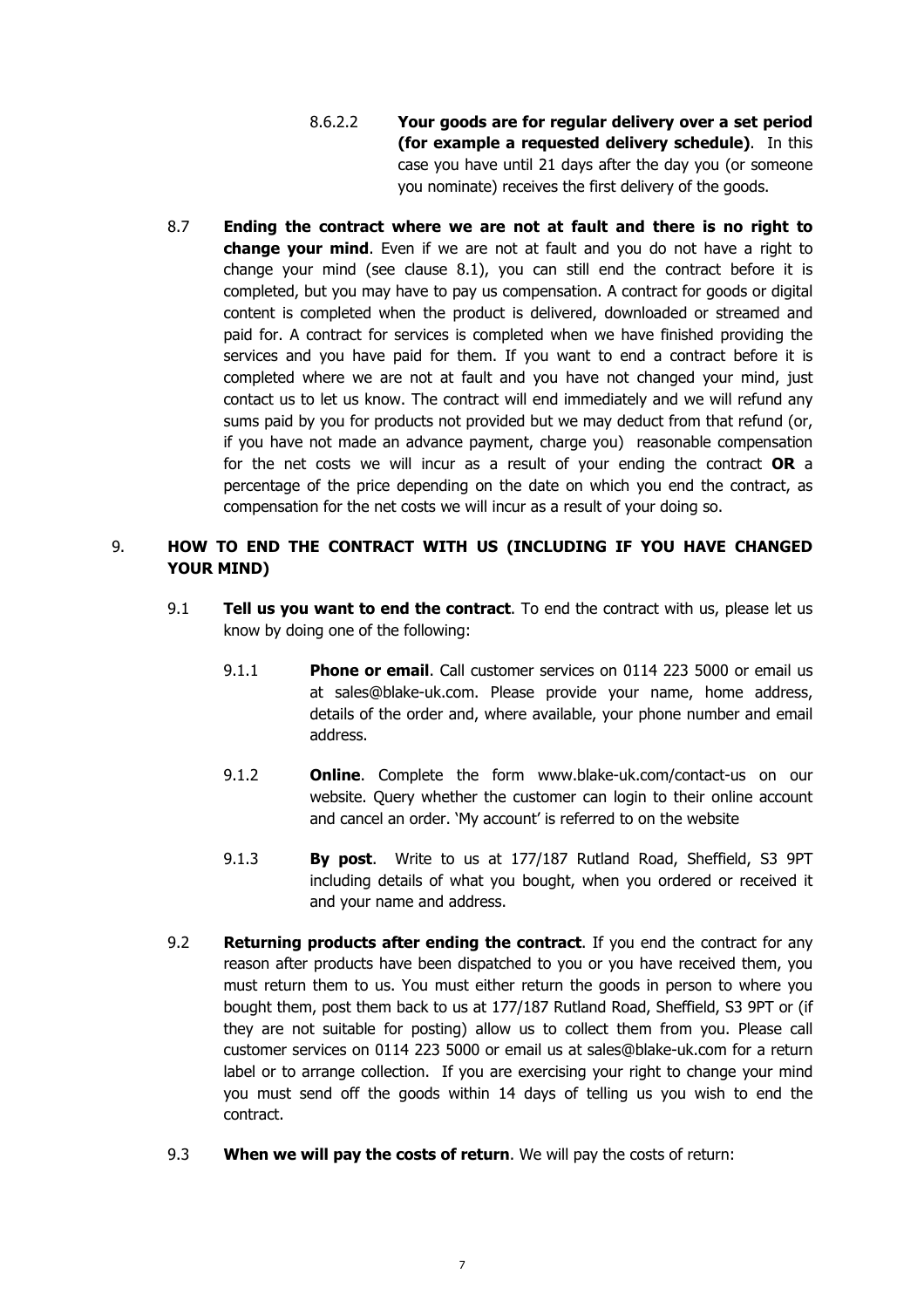- 9.3.1 if the products are faulty or do not match the description given ;
- 9.3.2 if you are ending the contract because we have told you of an upcoming change to the product or these terms, an error in pricing or description, a delay in delivery due to events outside our control or because you have a legal right to do so as a result of something we have done wrong; or
- 9.3.3 if you are exercising your right to change your mind pursuant to clause 9.

In all other circumstances (including where you are exercising your right to change your mind) you must pay the costs of return.

- 9.4 **What we charge for collection**. If you are responsible for the costs of return and we are collecting the product from you, we will charge you the direct cost to us of collection. The costs of collection will be the same as our charges for standard delivery, see our website.
- 9.5 **How we will refund you**. We will refund you the price you paid for the products including delivery costs, by the method you used for payment. However, we may make deductions from the price, as described below.
- 9.6 **Deductions from refunds if you are exercising your right to change your mind**. If you are exercising your right to change your mind:
	- 9.6.1 We may reduce your refund of the price (excluding delivery costs) to reflect any reduction in the value of the goods, if this has been caused by your handling them in a way which would not be permitted in a shop.
	- 9.6.2 The maximum refund for delivery costs will be the costs of delivery by the least expensive delivery method we offer. For example, if we offer delivery of a product within 3-5 days at one cost but you choose to have the product delivered within 24 hours at a higher cost, then we will only refund what you would have paid for the cheaper delivery option.
	- 9.6.3 Where the product is a service, we may deduct from any refund an amount for the supply of the service for the period for which it was supplied, ending with the time when you told us you had changed your mind. The amount will be in proportion to what has been supplied, in comparison with the full coverage of the contract.
- 9.7 **When your refund will be made**. We will make any refunds due to you as soon as possible. If you are exercising your right to change your mind then:
	- 9.7.1 If the products are goods and we have not offered to collect them, your refund will be made within 21 days from the day on which we receive the product back from you following inspection of the goods that have been returned. if earlier, the day on which you provide us with evidence that you have sent the product back to us. For information about how to return a product to us, see clause 9.2.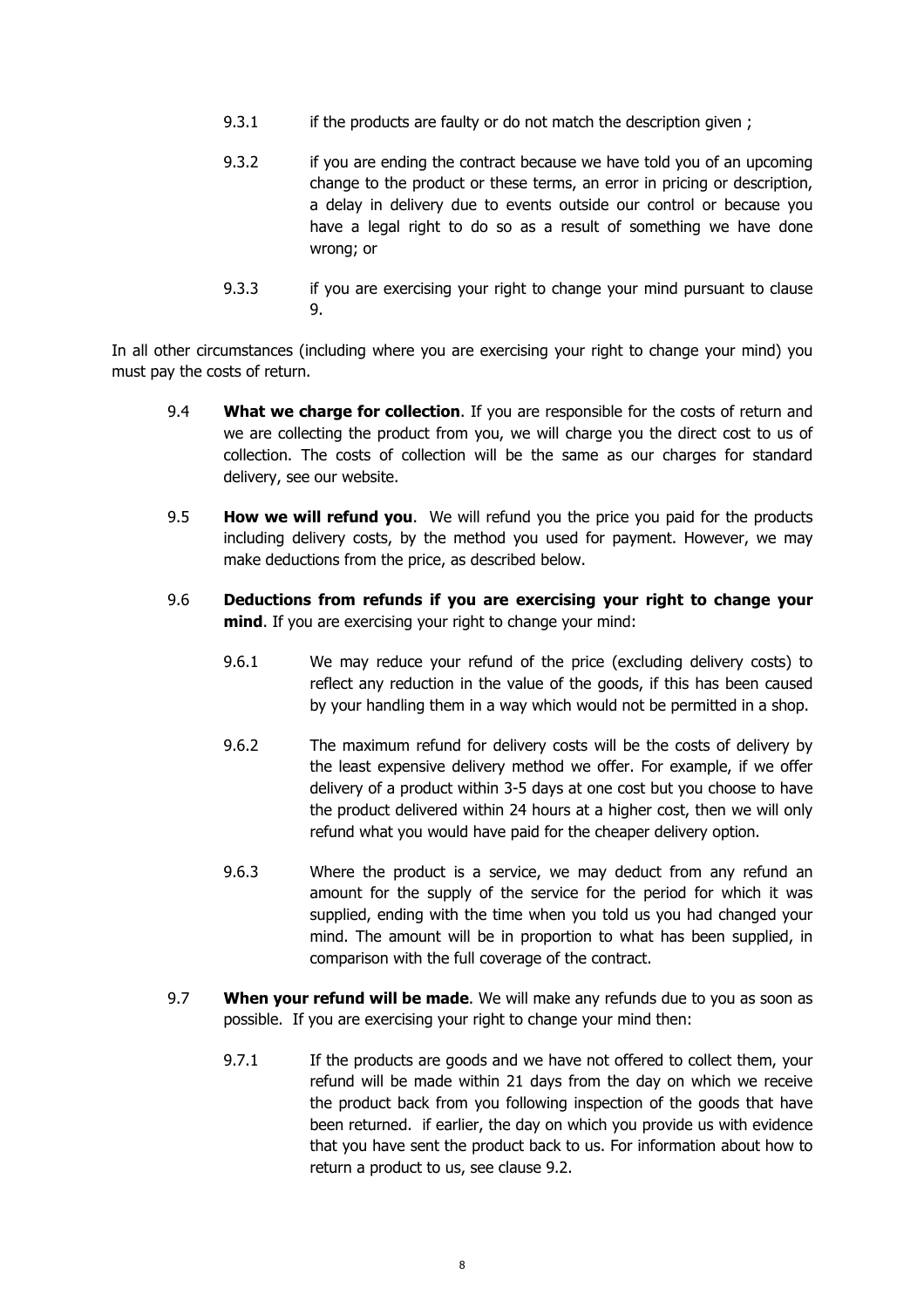9.7.2 In all other cases, your refund will be made within 21 days of your telling us you have changed your mind

## 10. **OUR RIGHTS TO END THE CONTRACT**

- 10.1 **We may end the contract if you break it**. We may end the contract for a product at any time by writing to you if:
	- 10.1.1 you do not, within a reasonable time of us asking for it, provide us with information that is necessary for us to provide the products, for example, product design details and installation requirements; **Client will need to confirm whether there is any information they require in order to complete an order**
	- 10.1.2 you do not, within a reasonable time, allow us to deliver the products to you or collect them from us;
	- 10.1.3 you do not, within a reasonable time, allow us access to your premises to supply the services; or
- 10.2 **You must compensate us if you break the contract**. If we end the contract in the situations set out in clause 10.1 we will refund any money you have paid in advance for products we have not provided but we may deduct or charge reasonable compensation for the net costs we will incur as a result of your breaking the contract
- 10.3 **We may withdraw the product**. We may write to you to let you know that we are going to stop providing the product. We will let you know at least 1 month in advance of our stopping the supply of the product and will refund any sums you have paid in advance for products which will not be provided.

#### 11. **IF THERE IS A PROBLEM WITH THE PRODUCT**

- 11.1 **How to tell us about problems**. If you have any questions or complaints about the product, please contact us. You can telephone our customer service team on 0114 223 5000 or write to us at sales@blake-uk.com or 177-187 Rutland Road, Sheffield, S3 9PT.
- 11.2 **Summary of your legal rights**. We are under a legal duty to supply products that are in conformity with this contract. Nothing in these terms will affect your legal rights.
- 11.3 **Your obligation to return rejected products**. If you wish to exercise your legal rights to reject products you must either return them in person to where you bought them, post them back to us or (if they are not suitable for posting) allow us to collect them from you. We will pay the costs of postage or collection. Please call customer services on 0114 223 5000 or email us at sales@blake-uk.com for a return label or to arrange collection.

#### 12. **PRICE AND PAYMENT**

12.1 **Where to find the price for the product**. The price of the product (which includes VAT) will be the price indicated on our website when you place the order. We take all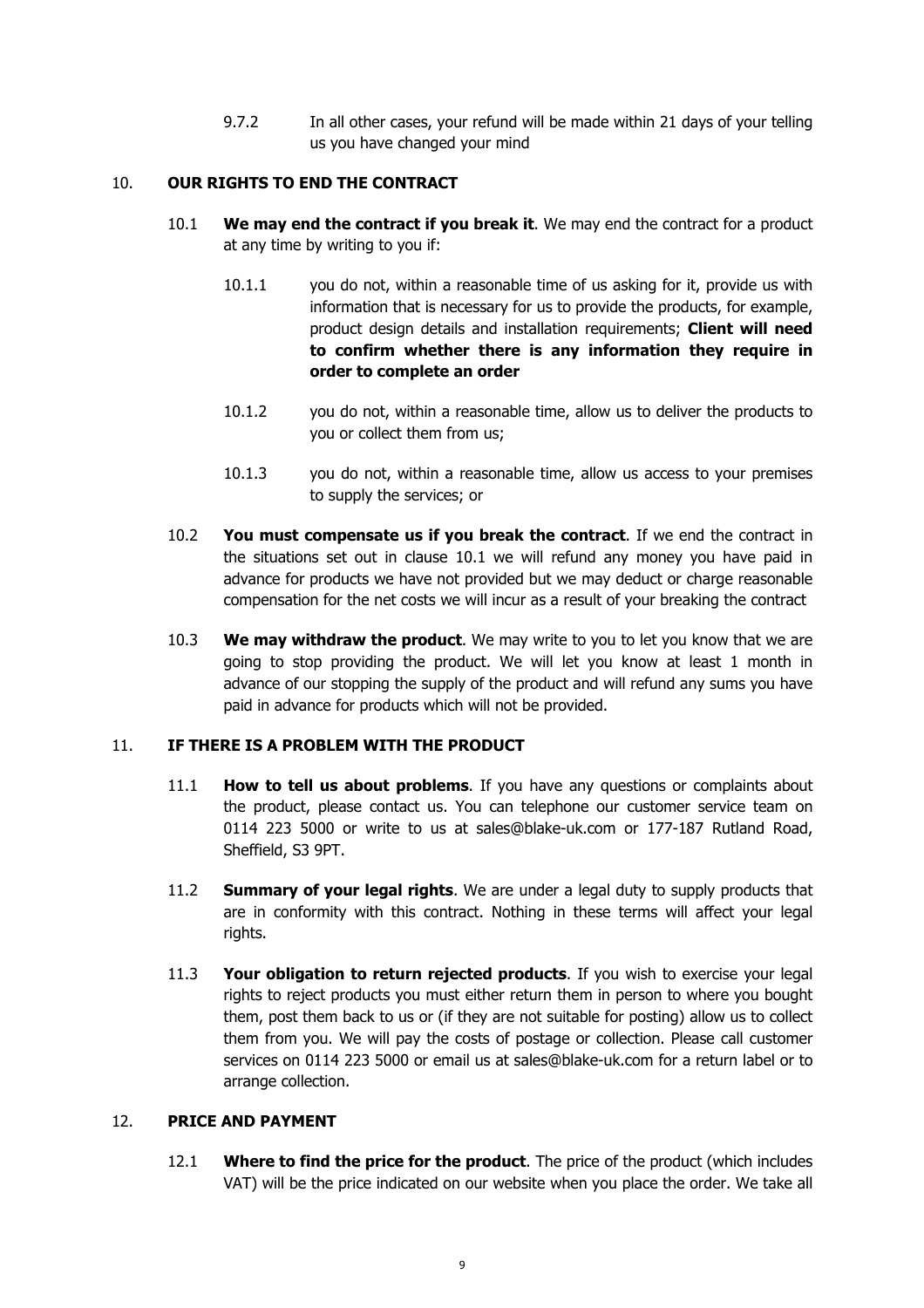reasonable care to ensure] that the price of the product advised to you is correct. However please see clause 12.3 for what happens if we discover an error in the price of the product you order.

- 12.2 **We will pass on changes in the rate of VAT**. If the rate of VAT changes between your order date and the date we supply the product, we will adjust the rate of VAT that you pay, unless you have already paid for the product in full before the change in the rate of VAT takes effect.
- 12.3 **What happens if we got the price wrong**. It is always possible that, despite our best efforts, some of the products we sell may be incorrectly priced. We will normally check prices before accepting your order so that, where the product's correct price at your order date is less than our stated price at your order date, we will charge the lower amount. If the product's correct price at your order date is higher than the price stated to you, we will contact you for your instructions before we accept your order. If we accept and process your order where a pricing error is obvious and unmistakeable and should have reasonably have been recognised by you as a mispricing, we may end the contract, refund you any sums you have paid and require the return of any goods provided to you if they have been delivered.
- 12.4 **When you must pay and how you must pay**. We accept payment through most major credit and debit cards. When you must pay depends on what product you are buying:
	- 12.4.1 For **goods**, you must pay for the products before we dispatch them. We will not charge your credit or debit card until we dispatch the products to you.
	- 12.4.2 For **digital content**, you must pay for the products before you download them.
	- 12.4.3 For **services**, you must make an advance payment of 25% of the price of the services, before we start providing them. We will invoice you for the balance of the price of the services when we have completed them. You must pay each invoice within 30 calendar days after the date of the invoice.
- 12.5 **What to do if you think an invoice is wrong**. If you think an invoice is wrong please contact us promptly to let us know. You will not have to pay any interest until the dispute is resolved. Once the dispute is resolved we will charge you interest on correctly invoiced sums from the original due date.

## 13. **OUR RESPONSIBILITY FOR LOSS OR DAMAGE SUFFERED BY YOU**

13.1 **We are responsible to you for foreseeable loss and damage caused by us**. If we fail to comply with these terms, we are responsible for loss or damage you suffer that is a foreseeable result of our breaking this contract or our failing to use reasonable care and skill, but we are not responsible for any loss or damage that is not foreseeable. Loss or damage is foreseeable if either it is obvious that it will happen or if, at the time the contract was made, both we and you knew it might happen, for example, if you discussed it with us during the sales process.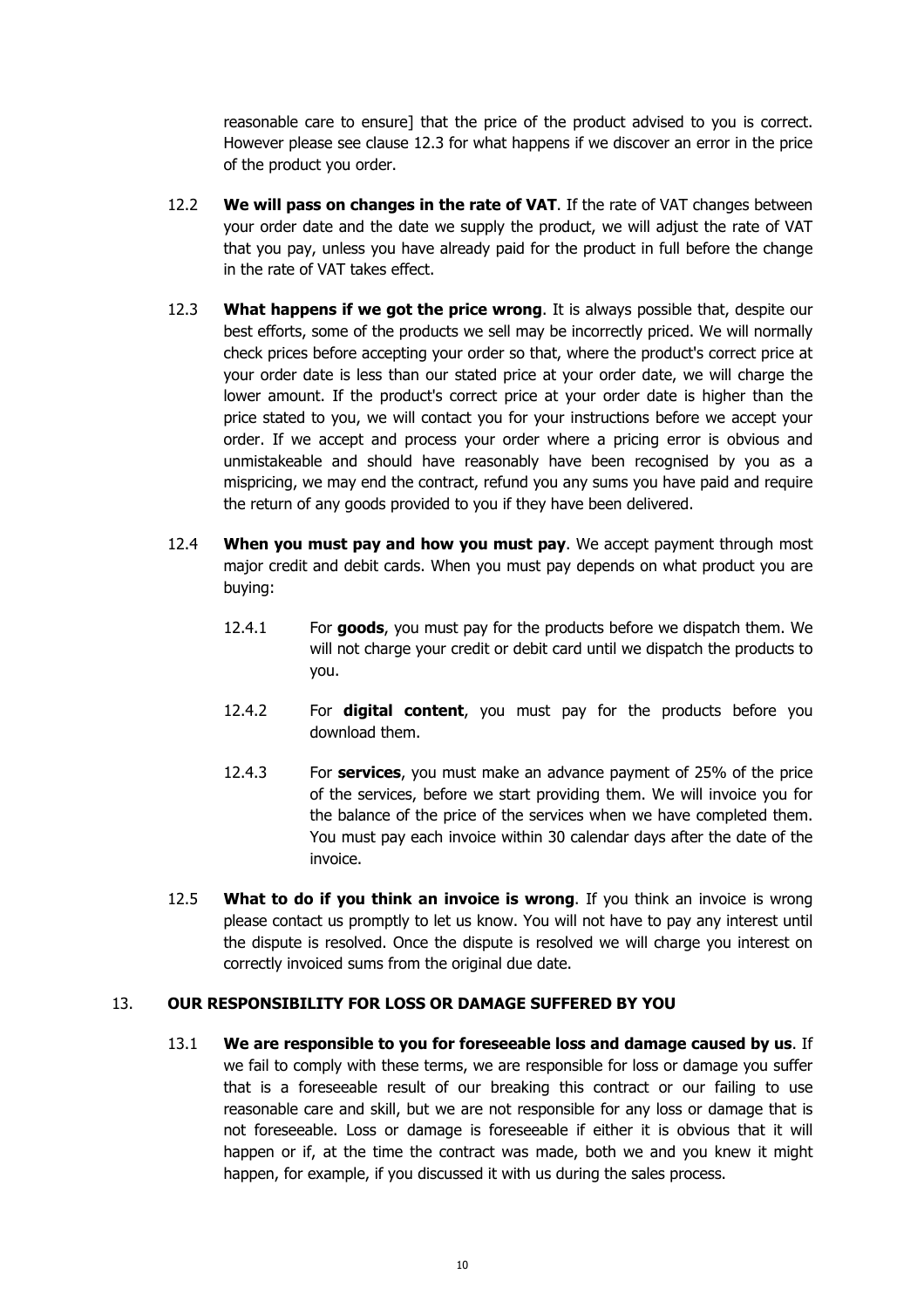- 13.2 **We do not exclude or limit in any way our liability to you where it would be unlawful to do so**. This includes liability for death or personal injury caused by our negligence or the negligence of our employees, agents or subcontractors; for fraud or fraudulent misrepresentation; for breach of your legal rights in relation to the products including the right to receive products which are: as described and match information we provided to you and any sample or model seen or examined by you; of satisfactory quality; fit for any particular purpose made known to us; supplied with reasonable skill and care and, where installed by us, correctly installed; and for defective products under the Consumer Protection Act 1987
- 13.3 **When we are liable for damage to your property**. If we are providing services in your property, we will make good any damage to your property caused by us while doing so. However, we are not responsible for the cost of repairing any pre-existing faults or damage to your property that we discover while providing the services.

#### 14. **HOW WE MAY USE YOUR PERSONAL INFORMATION**

- 14.1 **How we will use your personal information**. We will use the personal information you provide to us:
	- 14.1.1 to supply the products to you;
	- 14.1.2 to process your payment for the products; and
	- 14.1.3 if you agreed to this during the order process, to give you information about similar products that we provide, but you may stop receiving this at any time by contacting us.
- 14.2 **We may pass your personal information to credit reference agencies**. Where we extend credit to you for the products we may pass your personal information to credit reference agencies and they may keep a record of any search that they do.

## 14.3 **We will only give your personal information to third parties where the law either requires or allows us to do so**.

#### 15. **OTHER IMPORTANT TERMS**

- 15.1 **We may transfer this Agreement to someone else**. We may transfer our rights and obligations under these terms to another organisation. We will always tell you in writing if this happens and we will ensure that the transfer will not affect your rights under the contract If you are unhappy with the transfer you may contact us to end the contract within 21 days of us telling you about it and we will refund you any payments you have made in advance for products not provided.
- 15.2 **You need our consent to transfer your rights to someone else (except that you can always transfer our guarantee)**. You may only transfer your rights or your obligations under these terms to another person if we agree to this in writing. We may not agree if and will confirm the reasons. However, you may transfer our guarantee at clause 8.4 to a person who has acquired the product or, where the product is services, any item or property in respect of which we have provided the services. We may require the person to whom the guarantee is transferred to provide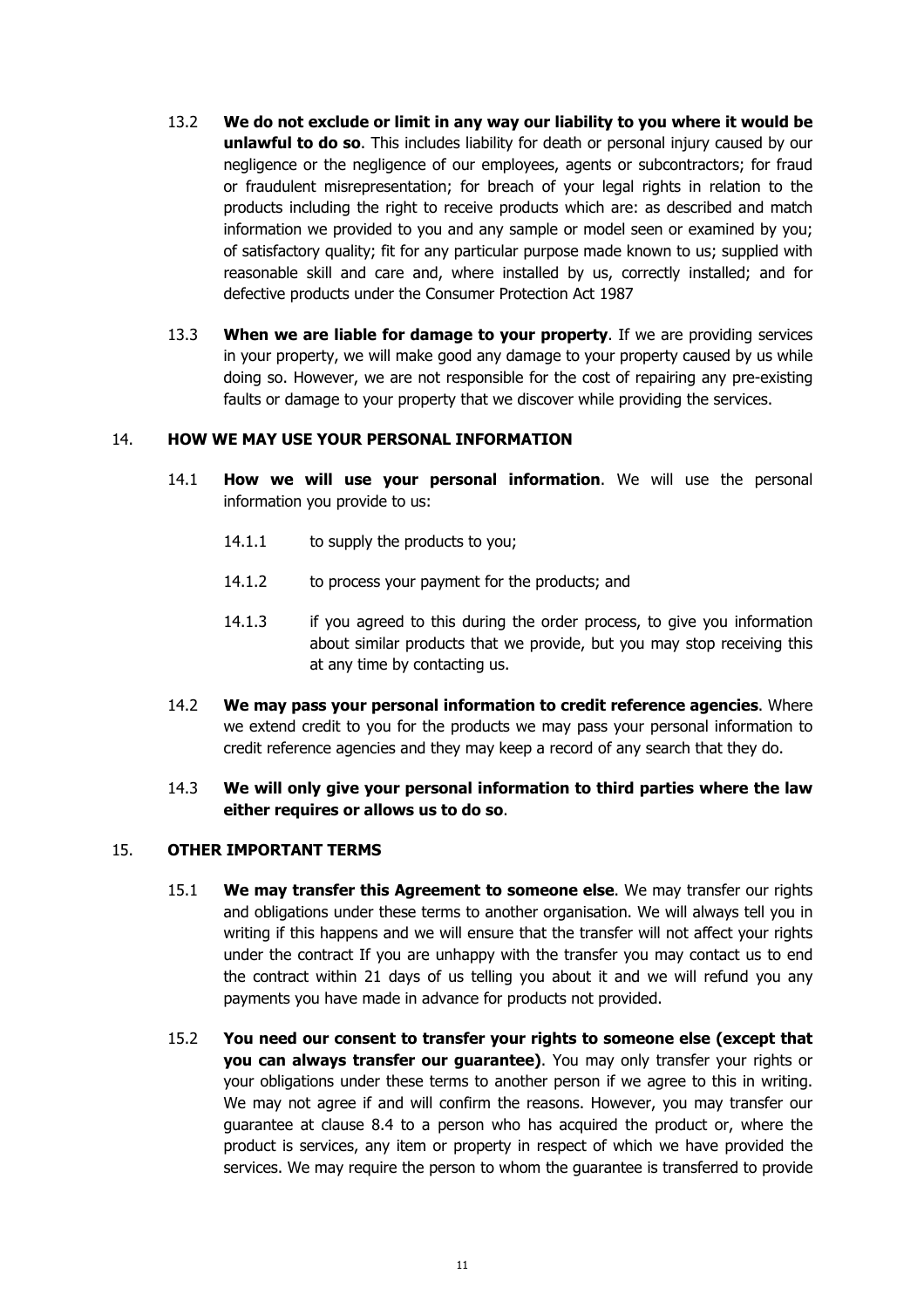reasonable evidence that they are now the owner of the relevant item or property, for example by providing a copy of the agreement with you for the transfer of the product. **Nobody else has any rights under this contract (except someone you pass your guarantee on to**). This contract is between you and us. No other person shall have any rights to enforce any of its terms, except as explained in clause 15.2 in respect of our guarantee. Neither of us will need to get the agreement of any other person in order to end the contract or make any changes to these terms.

- 15.3 **If a court finds part of this contract illegal, the rest will continue in force**. Each of the paragraphs of these terms operates separately. If any court or relevant authority decides that any of them are unlawful, the remaining paragraphs will remain in full force and effect.
- 15.4 **Even if we delay in enforcing this contract, we can still enforce it later**. If we do not insist immediately that you do anything you are required to do under these terms, or if we delay in taking steps against you in respect of your breaking this contract, that will not mean that you do not have to do those things and it will not prevent us taking steps against you at a later date. For example, if you miss a payment and we do not chase you but we continue to provide the products, we can still require you to make the payment at a later date.
- 15.5 **Which laws apply to this contract and where you may bring legal proceedings**. These terms are governed by English law and you can bring legal proceedings in respect of the products in the courts of England and Wales.. If you live in Scotland you can bring legal proceedings in respect of the products in either the Scottish or the English courts. If you live in Northern Ireland you can bring legal proceedings in respect of the products in either the Northern Irish or the English courts.
- 15.6 **Alternative dispute resolution**. Alternative dispute resolution is a process where an independent body considers the facts of a dispute and seeks to resolve it, without you having to go to court. If you are not happy with how we have handled any complaint, you may want to contact the alternative dispute resolution provider we use. You can submit a complaint to a ADR entity, examples of ADR are found at the following website https://www.gov.uk/government/publications/alternative-disputeresolution-for-consumers/alternative-dispute-resolution-for-consumers. The ADR will not charge you for making a complaint and if you are not satisfied with the outcome you can still bring legal proceedings. In addition, please note that disputes may be submitted for online resolution to the European Commission Online Dispute Resolution platform. Client will need to confirm whether they have any preference as to ADR representative.